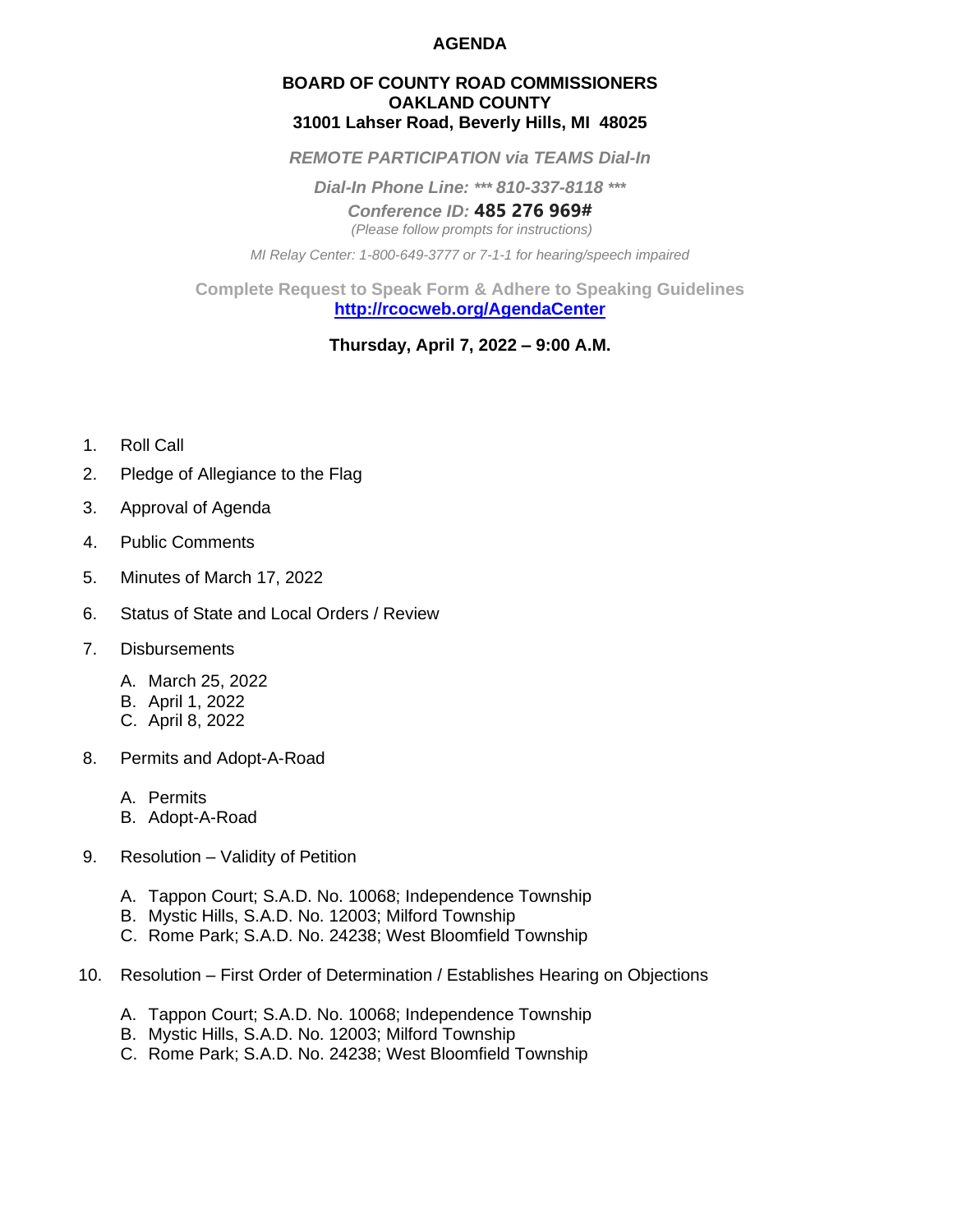11. Resolution – Acquisition of R.O.W.; Acceptance of Deeds and Easements

|     |                                                                                                            |                | Elizabeth Lake Road; Project No. 55331                          |    |                   |                                            |
|-----|------------------------------------------------------------------------------------------------------------|----------------|-----------------------------------------------------------------|----|-------------------|--------------------------------------------|
|     |                                                                                                            | A. Parcel 45   | Karen J. Verdun                                                 | \$ |                   | 2,000.00 (highway/temporary<br>easement)   |
|     | Cooley Lake Road Culvert Replacement; Project No. 55503                                                    |                |                                                                 |    |                   |                                            |
|     |                                                                                                            | B. Parcel 2    | Ivory Farm Development Company                                  | \$ |                   | 5,520.00 (highway easement)                |
|     | 10 Mile Road, Meadowbrook to Haggerty; Project No. 55601                                                   |                |                                                                 |    |                   |                                            |
|     |                                                                                                            | C. Parcel 24   | Warren S. Jocz & Ann Marie F. Jocz                              | \$ |                   | 56,642.00 (highway/temporary<br>easement)  |
|     |                                                                                                            | D. Parcel 44   | <b>Bradley Neilson</b>                                          | \$ |                   | 23,665.00 (highway easement)               |
|     |                                                                                                            | E. Parcel 45   | Applegate II Condominium Association                            | \$ |                   | 37,730.00 (highway easement,<br>damages)   |
|     | Pine Valley Way over Rouge River; Project No. 56194                                                        |                |                                                                 |    |                   |                                            |
|     |                                                                                                            | F. Parcel 1    | Janet Koprince                                                  | \$ |                   | 4,864.00 (temporary easement)              |
|     |                                                                                                            | G. Parcel 2    | Jason Denny & Lisa Denny                                        | \$ |                   | 7,500.00 (temporary easement)              |
| 12. | Resolution - Acquisition of R.O.W.; Determination of Just Compensation and Good Faith Offer to<br>Purchase |                |                                                                 |    |                   |                                            |
|     |                                                                                                            |                | Novi Road, 9 Mile to 10 Mile Road; Project No. 55051            |    |                   |                                            |
|     |                                                                                                            | A. Parcel 7, 8 | Denis Appel & Johan Appel, Deceased (P7) \$<br>Denis Appel (P8) |    |                   | 10,636.00 (highway, temporary<br>easement) |
|     |                                                                                                            |                | 10 Mile Road, Meadowbrook to Haggerty; Project No. 55601        |    |                   |                                            |
|     |                                                                                                            | B. Parcel 24   | Warren S. Jocz & Ann Marie F. Jocz                              | \$ | 32,497.00 RESCIND |                                            |
|     |                                                                                                            |                | Elizabeth Lake Road; Project No. 55331                          |    |                   |                                            |
|     |                                                                                                            | C. Parcel 20   | Rodney A. Hadash                                                | \$ | 2,665.00          | (highway/temporary<br>easement)            |
| 13. |                                                                                                            |                | Resolution - Proposed Condemnation                              |    |                   |                                            |

Avon Road; Project No. 56301

. Parcels 9-14 Reference Exhibit C  $$62,6930.00$  (highway/temporary

easements)

- 14. Resolution Road Closures
	- A. 9 Mile Road between Griswold Road and Briar Meadow Road; W/O SD0036 Woodlands of Lyon Township; Lyon Township; approximately April 14, 2022 to approximately July 29, 2022
	- B. Maybee Road at Rohr Road to Baldwin Road; Orion Township; April 22, 2022 through April 24, 2022
	- C. Walnut Lake Road at Haggerty Road to Halsted Road; West Bloomfield Township; June 11, 2022 through June 12, 2022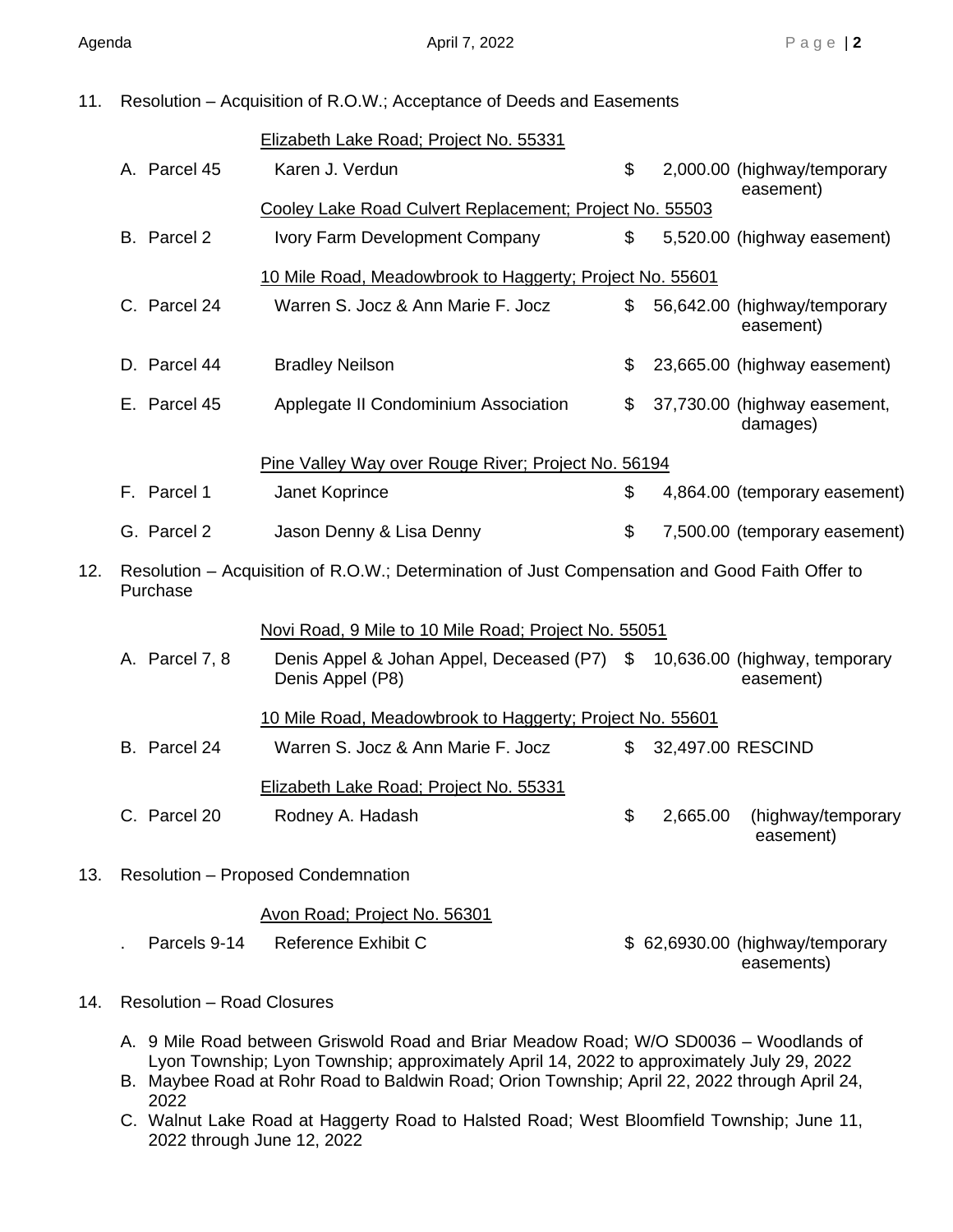- 15. Resolution Support
	- A. FY2023 Federal Aid Purchase; Antrim County Road Commission
	- B. FY2023 Federal Aid Purchase; Barry County Road Commission
	- C. FY2023 Federal Aid Purchase; Osceola County Road Commission
- 16. Contract Authorization
	- . 2021 Maintenance Preservation Overlay Program; Project No. 2021098; Authorization No. 5; Cadillac Asphalt, LLC; \$11,883,693.75
- 17. Agreement Local Cost Participation
	- A. Orchard Lake Road w/o Middlebelt to Old Telegraph Road; Project No. 55011; with West Bloomfield Township
	- B. Farmington Road, Alta Loma Drive to Grand River Avenue; Project No. 56691; with the City of **Farmington**
	- C. 2022 Gravel Road Program, various roads; Project No. 56732; with Highland Township
	- D. Orchard Lake Road at West Bloomfield Trail; Project No. 56741; with West Bloomfield Township
	- E. Orchard Lake Road at West Bloomfield Trail; Project No. 56751; with the City of Orchard Lake Village (Amendment to Agreement dated March 3, 2022)
	- F. 2022 Limestone Program, various roads; Project No. 56792; with Oakland Township
- 18. Agreement 2022 Summer Maintenance
	- A. City of Madison Heights; 12 Mile Road, Campbell Road to Dequindre Road; 14 Mile Road, Campbell Road to Dequindre Road; and John R, 14 Mile Road to Red Run County Drain
	- B. City of Novi; Pontiac Trail, West Park Drive to just w/o Beck Road; Beck Road, Grand River Ave to 12 Mile Road; Grand River Ave, Wixom Road to Haggerty Road; 10 Mile Road, Napier Road to Haggerty Highway; Novi Road, 8 Mile Road to 12 Mile Road; Haggerty Highway, 14 Mile Road to 8 Mile Road; 12 Mile Road, Grand River Ave to Haggerty Hwy e/o Grand River; 8 Mile Road, Napier Road to Taft Road (border includes Northville); 14 Mile Road, Beck Road to West Park Drive (border includes Commerce side); Napier Road, 12 Mile Road to 8 Mile Road; Napier/10 Mile Road, Roundabout (includes all legs and Lyon side); Brickscape, n/o 8 Mile Road; and Baseline, just s/o 8 Mile Road – Northville area
	- C. City of Oak Park; Greenfield Road, 8 Mile Road to 10 Mile Road; and 10 Mile Road, Greenfield Road to Maplefield
- 19. Agreement Consultant Task Order

. Brown/Giddings/Silverbell Roads, Jamm Road to M-24; City of Auburn Hills/Orion Township; Project No. 56261; Geotechnical Engineering; with Materials Testing Consultants, Inc.

20. Tabulation and Consideration of Bid

#### February 16, 2022

A. Automotive Batteries, Annual Estimated Quantities; IFB No. 2178.1

## March 8, 2022

B. Grease and Air Coupler, Annual Estimated Quantities; IFB No. 2266

## March 15, 2022

C. Heavy Duty Truck Tire Scrap, Casings and Repairs; IFB No. 2297